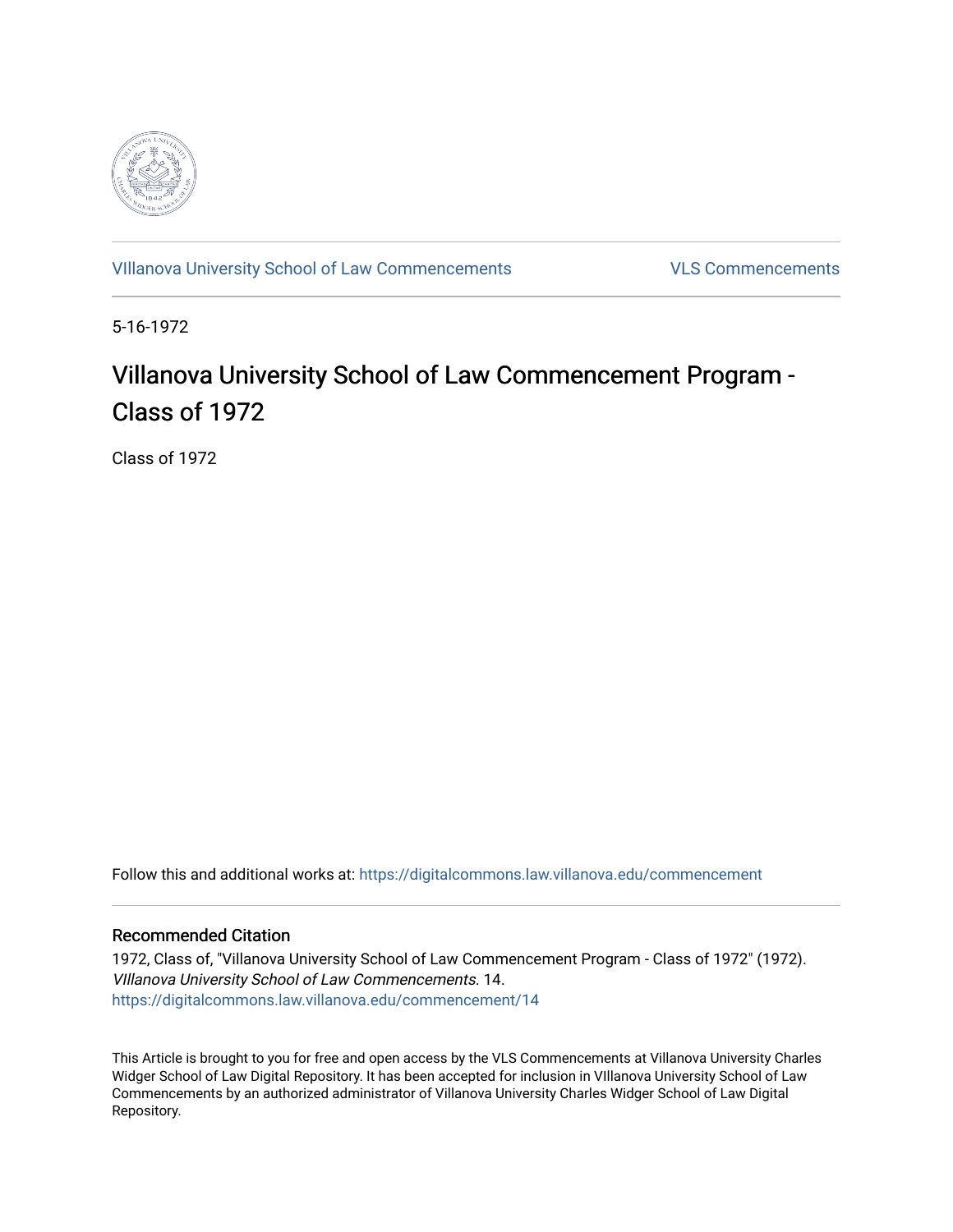# VIllANOVA UNIVERSITY SCHOOL OF lAW

## *CLASS DAY*



AUDITORIUM GAREY HALL

TUESDAY, MAY SIXTEENTH NINETEEN HUNDRED AND SEVENTY-TWO TEN A.M.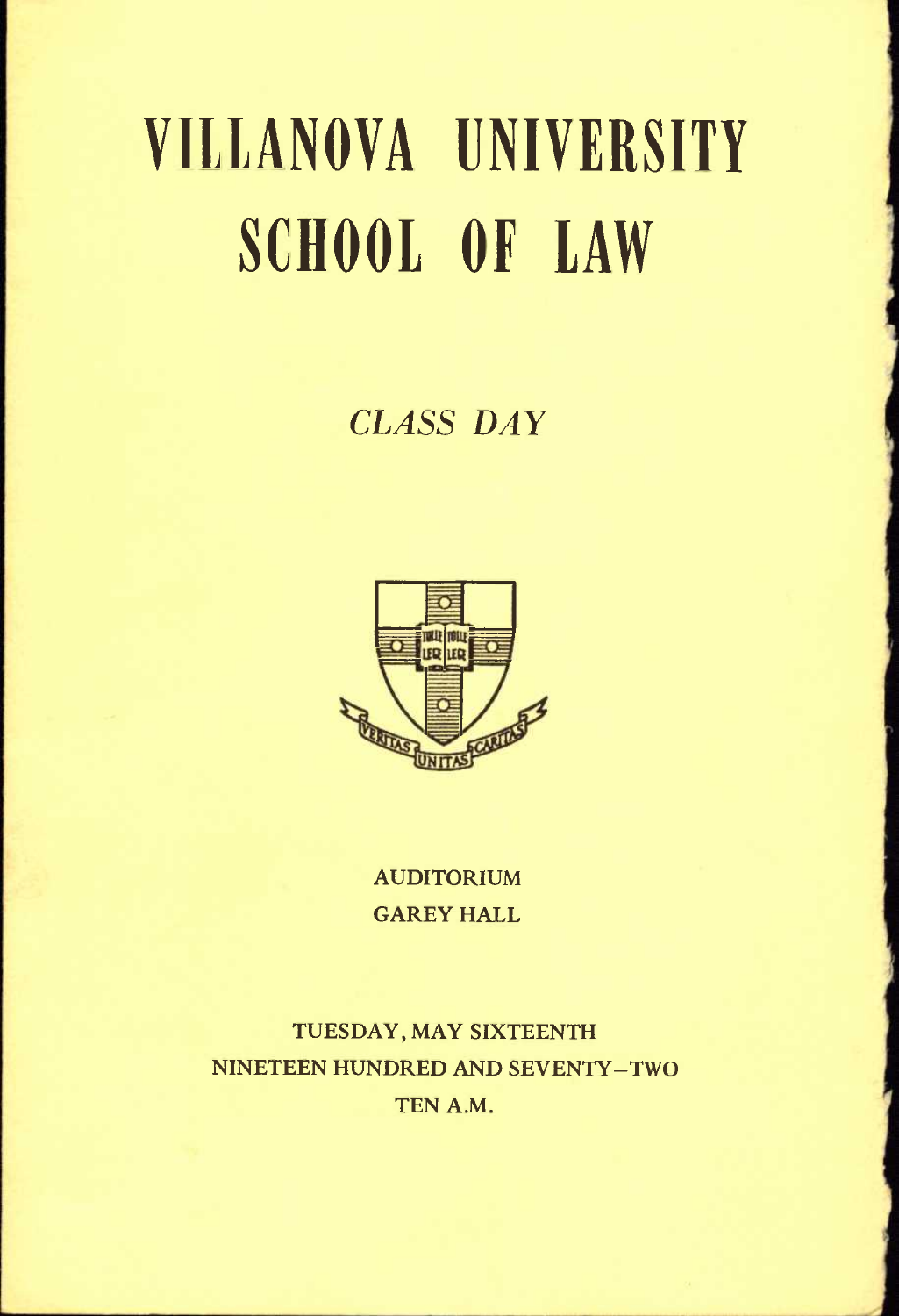#### PROGRAM

#### THE AWARD OF PRIZES

|                                       | The Saint Ives Medal  James A. Shellenberger                         |
|---------------------------------------|----------------------------------------------------------------------|
|                                       | The American Trial Lawyers Association Award. Robert McClintock John |
|                                       | The Administrative Law Prize  Anthony P. LaSpada                     |
|                                       | William Jeffrey Sidebottom                                           |
|                                       | The Thomas J. Clary Award  Baldo M. Carnecchia, Jr.                  |
|                                       | The Hyman-Goodman Award  Arthur R. Shuman, Jr.                       |
|                                       | The International Academy of Trial Lawyers Award  Richard E. Buck    |
|                                       | Richard H. Lawson                                                    |
|                                       | The Law Alumni Award  Thomas K. Stuber                               |
|                                       | The Bureau of National Affairs Award  Gary Green                     |
|                                       | The Herman J. Obert Award Timothy F. Hennessey                       |
|                                       | James A. Shellenberger                                               |
|                                       | The Dr. Arthur Clement Pulling Award Mary B. Little, Walter H. Flamm |
|                                       | The Marcella Reuschlein Award  Mary Riegert Barr                     |
| The Reimel Moot Court Competition     |                                                                      |
|                                       | First Place, 1972  Alan R. Jackman                                   |
|                                       | John W. Nails                                                        |
|                                       | The James Rinaldi Award Richard E. Buck                              |
|                                       | <b>Kenneth G. Longo</b>                                              |
|                                       | The Rose Rinaldi Award  Mary B. Little                               |
|                                       | John W. Nails                                                        |
| The Roman Catholic High School Alumni |                                                                      |
|                                       | Association Award  James A. Shellenberger                            |
|                                       | The Herman Mitchell Schwartz Award  Mary Rose Cunningham             |
|                                       | The Title Insurance Corporation Award  James A. Shellenberger        |
|                                       | The Saint Thomas More Society Award  James A. Shellenberger          |
|                                       | The Reverend Joseph Ullman Award  Walter H. Flamm                    |
|                                       | <b>Example 2018 Tames A. Shellenberger</b>                           |

#### RECOGNITION OF MERITORIOUS SERVICE

The Officers of the Student Bar Association Arthur R. Shuman, Jr., President Robert J. Edelmayer, Vice- President Lawrence J. Leiser, Third Year Representative Thomas L. Finnegan, Third Year Representative

> The Members of the Honor Board Robert O. D'Ambrosio, Chairman John J. Scott, Jr. Gregory J. Polischuk

The Inter-Club Council Alfred H. Juechter, Jr., President Gregory J. Polischuk, Vice-President Michael D. Goldberg, Secretary William W. Yoder, Treasurer

*Following the exercises tea will he served in i*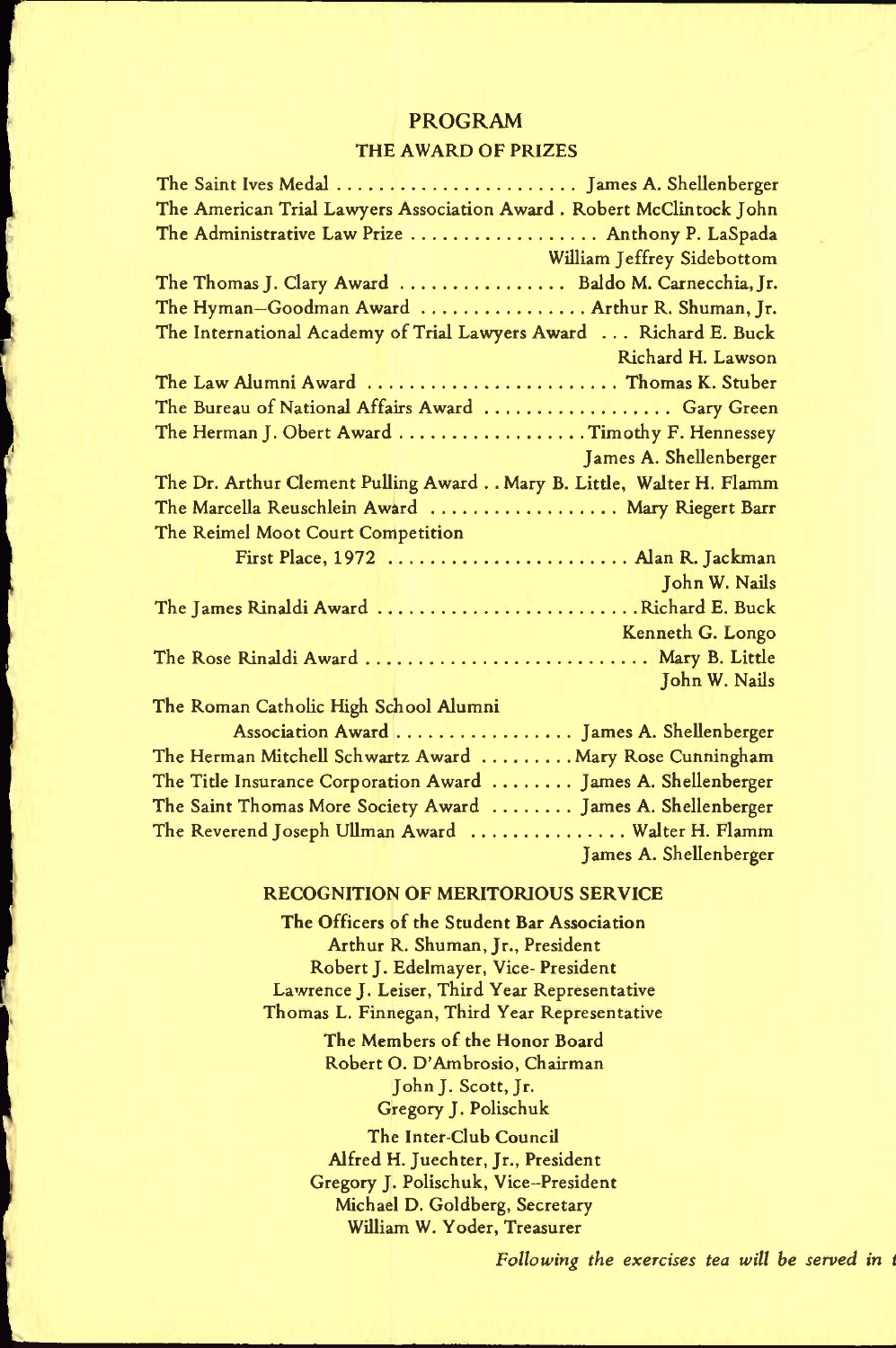The Villanova Docket Samuel A. DiLullo, Editor-in-Chief Anthony F. Sannitti, Associate Editor John F. Parell, Alumni Editor Kenneth W. Miller, Jr., Features Editor Gregory J. Polischuk, Managing Editor

The Members of the Moot Court Board Edward J. Cullen, Jr., Chairman Gail P. Heagen John W. Nails Harry E. Knafelc Abraham A. Hobson, III David J. Otis Arthur R. Shuman, Jr. Frederick L. Reigle

n

J

Community Legal Services Program Timothy F. Hennessey, Chairman

Joseph E. Brion Stephen R. Fegan Peter S. Feliceangeli William A. Hebe

William Jeffrey Sidebottom

Law Review Certificates Frank J. Ferro, Editor-in-Chief Alan N. Salpeter, Managing Editor Walter H. Flamm, Jr., Articles and Book Review Editor Jonathan L. Wesner, Projects Editor Baldo M. Carnecchia, Jr., Case and Comment Editor Thomas B. Erekson, Case and Comment Editor Juhan Runne, Case and Comment Editor James A. Shellenberger, Case and Comment Editor Associate Editors

Bruce M. Dolfman Robert M. John

James S. Green Mary B. Little William A. Hebe Stephen J. Polaha<br>Terry W. Knox N. Richard Power: Terry W. Knox N. Richard Powers Frederick W. Iobst James C. Schwartzman

### Thomas K. Stuber

#### THE ORDER OF THE COIF

James A. Shellenberger Baldo M. Carnecchia, Jr, Frank J. Ferro Juhan Runne John S. Custer, Jr.

James C. Schwartzman Noel Richard Powers Walter H. Flamm, Jr. William A. Hebe Jonathan Wesner

Mary B. Little

Ple de The Class Gift

#### PRESENTATION

A beverage bar for the Dining Commons

Presentation by Lawrence J. Leiser for the Committee

> Acceptance of the gift Harold Gill Reuschlein *Dean of the School of Law*

*e Lounge and Dining Commons of Carey Hall.* 

land ,